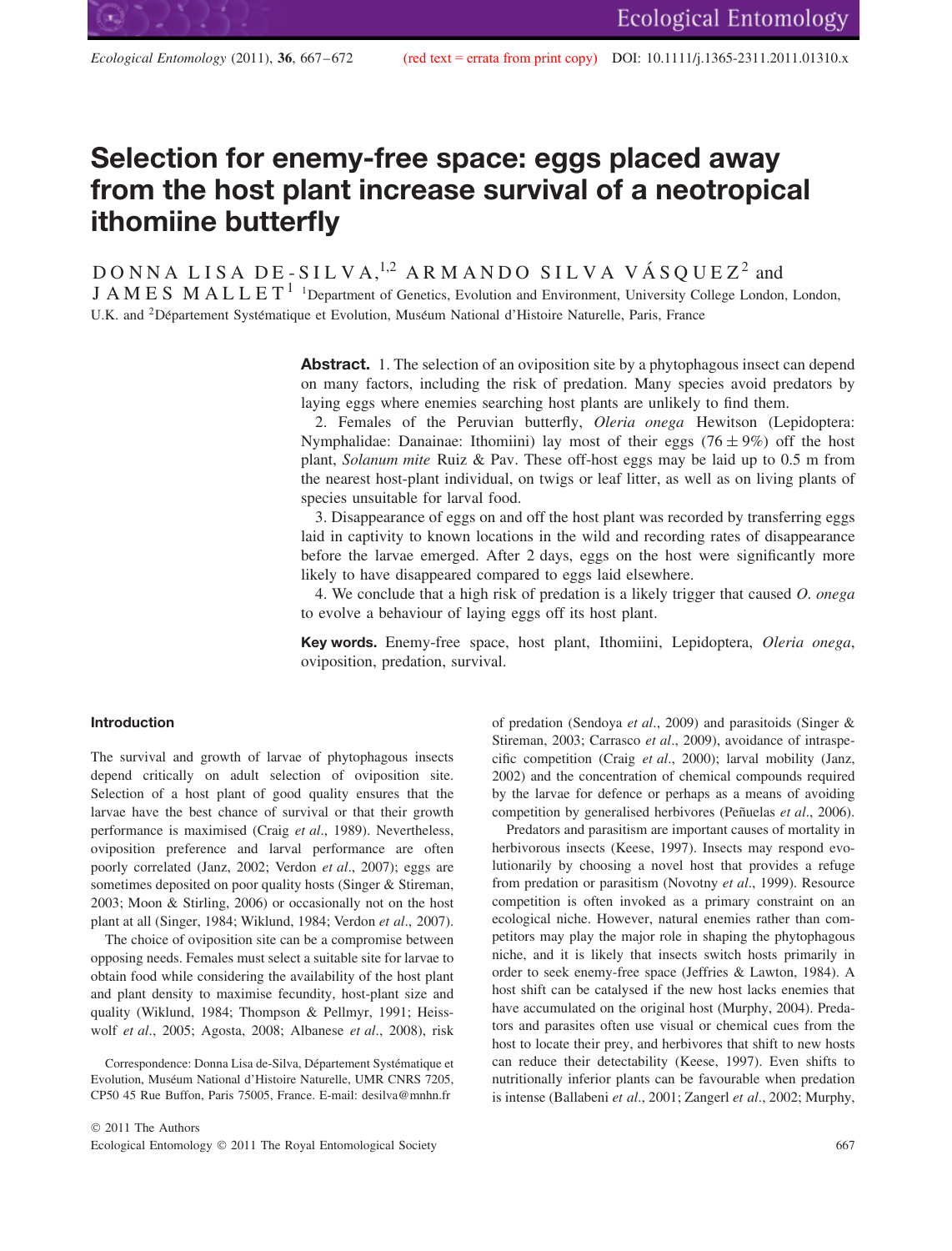2004), and natural enemies may promote diversification of insect lineages as a result (Gratton & Welter, 1999; Drès & Mallet, 2002).

An alternative is to minimise contact with an unchanged host. In temperate climates, selecting oviposition sites away from the host plant on substrates unfavourable for larval development may be a strategy to prevent oviposition on plants vulnerable to senescence, or alternatively to avoid predators and parasitism. For example, a newly formed alpine species of the genus *Lycaeides* lays eggs on the host, *Astragalus whitneyi*, but with so little glue that they readily fall off the plant after oviposition. This alpine-associated adaptive trait is probably essential for their survival because *Lycaeides* overwinter as diapausing eggs. Eggs remaining attached to the senesced host plant would be blown with the plant by strong winter winds away from sites of new host growth (Gompert *et al*., 2006). In contrast, the papilionid *Parnassius apollo* uses an evergreen herb, *Sedum album*, as host, but deposits its eggs 1–2 m away from the plant. This may be an anti-predator tactic: if eggs are deposited some distance from the host they become less predictable in space (Wiklund, 1984). Oviposition away from the host has been rarely reported in the tropics. One exception is the Trinidadian satyrine, *Euptychia hermes*. The female butterfly alights on various plant species before encountering a host plant, which it tests by drumming with the foretarsi. If the plant is deemed acceptable, the female deposits an egg singly on dead plant material or an alternative low growing plant close by (Singer, 1984). Oviposition sites vary within a single bout of egg-laying suggesting these butterflies actively make decisions based on their immediate experience (M. Singer, pers. comm.).

We here report similar behaviour in another tropical butterfly, and investigate its evolutionary significance. *Oleria onega* Hewitson (Nymphalidae: Danainae: Ithomiini) is a member of clearwing Müllerian mimicry rings of the neotropical rainforest understorey (Beccaloni, 1997). *Oleria onega* ssp. nov. is an endemic subspecies to north-east Peru where its distribution centres on the Departments of San Martín, Huánuco, and Loreto. It specialises on Solanaceae, feeding mainly on *Solanum mite* Ruiz & Pav. Adult ithomiine butterflies sequester dehydroxypyrollizidine alkaloids from nectar sources, particularly in the families Boraginaceae and Asteraceae, and these act as defensive compounds (Brown, 1984) but pyrollizidine alkaloids are not passed to larvae (although they may be passed to eggs – see Brown, 1987: Table 5). Although almost all Ithomiini are specialised on Solanaceae, there is no evidence to suggest that larvae synthesise or sequester defensive chemistry from their host plants (Brown, 1987; Trigo *et al*., 1996).

*Oleria onega* lay eggs intermittently on and off the host plant (see results and Fig. 2). This behaviour is not limited to this subspecies but may be characteristic of other members of the *O. onega* species group (Gallusser, 2002; de-Silva *et al*., 2010). Mallet and Knapp (cited in Knapp & Helgason, 1997) reported *O. onega* ssp. nov. females testing *Solanum anceps*, before ovipositing on another non-solanaceous plant or leaf litter some distance away.

Predation can be a significant selection pressure on insect herbivores (Smiley, 1985; Floren *et al*., 2002; Davidson *et al*., 2003). In the Tarapoto area, ants numerically dominate the

insect fauna, and probably represent an important predation threat (Gallusser, 2002). Natural predators of *O. onega* potentially include ants of the genera *Ectatomma* sp. and *Camponotus* sp. (Formicidae) (Gallusser, 2002). We hypothesise that the threat of predation is high, and in the absence of alternative host plants *O. onega* may exploit enemy-free space by laying eggs off its host.

Here we assess whether the oviposition decisions of *O. onega* increase survival in the field. We test whether predation plays an important role in the egg-laying behaviour of this species by comparing disappearance of eggs deposited on and off the host plant.

# **Materials and methods**

## *Study sites*

Fieldwork was conducted near Tarapoto in the Department of San Martín along the course of the Río Shilcayo, which originates from and lies south-west of the Cerro Escalera mountain range (red square, Fig. 1). *Oleria onega* ssp. nov. is locally abundant along the course of the river and its distribution is largely coincident with that of its host, *S. mite*. This plant is found mainly in secondary forest where it is clustered along paths next to the river and in treefall gaps in partial shade. The adult butterfly is found year-round but is particularly abundant during the dry season. The egg survival experiment was carried out during the main dry period between August and September 2007 when adults were abundant.



**Fig. 1.** Map of Peru, and the Department of San Martin, showing the area (red square) where work was conducted.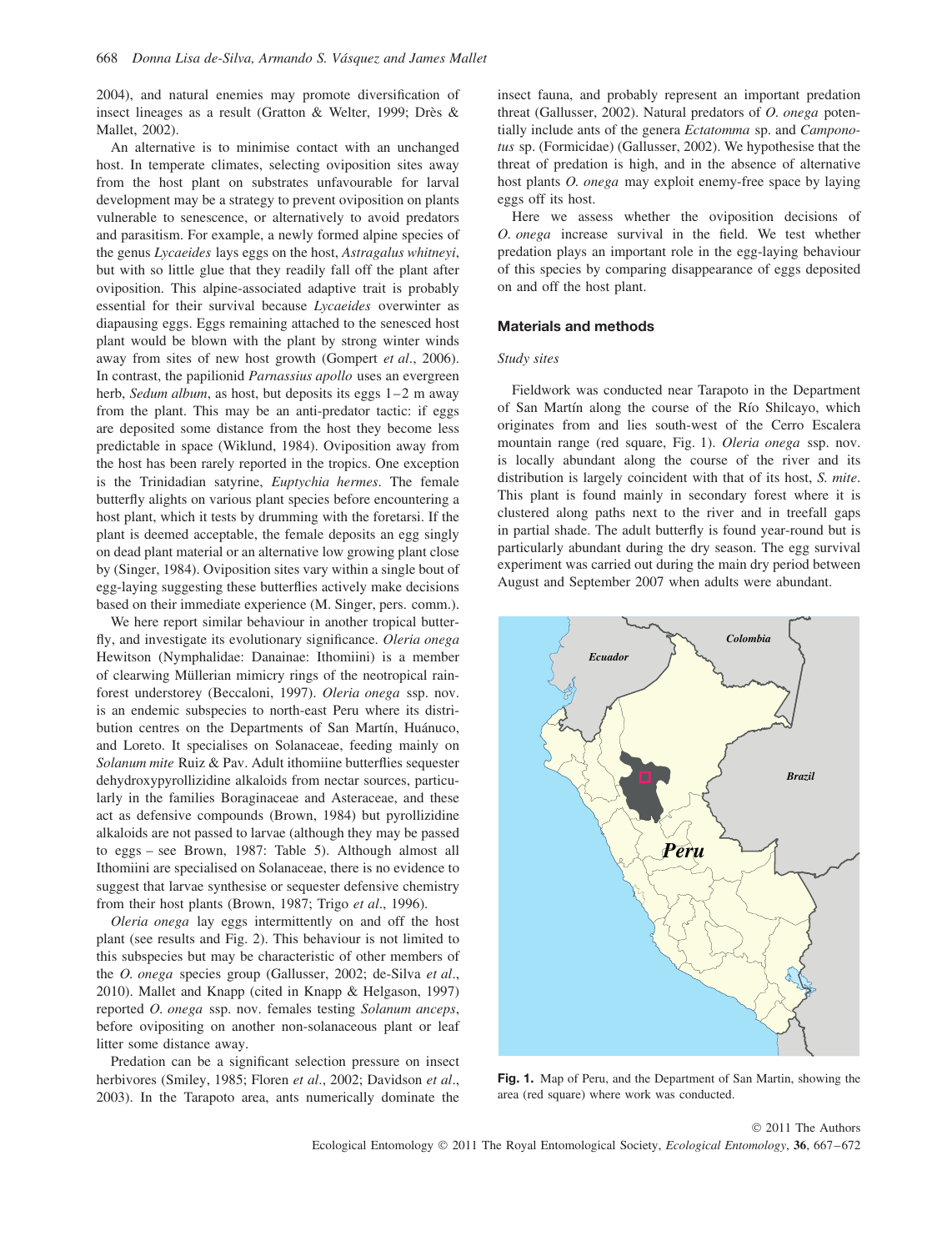

**Fig. 2.** Observations of oviposition at the study site. Eggs were laid up to 0.5 m from the nearest host plant, *Solanum mite*. Straight-line distances to the nearest host individual were measured for each off-host location. Distance ranges are shown for each substrate. A total of 21 wild females were followed during these observations.

### *Study organism*

*Oleria onega* adult females lay solitary white, sub-spherical eggs approximately 1 mm in height. Between 1 and 12 eggs are laid by a female in quick succession or over 3–4 days but on average 4–6 eggs are laid once oviposition begins. Eggs hatch 3–4 days after oviposition and are laid year-round but more so during the main dry season (June to September).

### *Egg survival experiment*

Butterflies were collected approximately 2 km from the Río Shilcayo study site. Multiple females were collected to ensure replication of the experiment over consecutive days. These butterflies were transferred to individual cages,  $1 \text{ m} \times 0.7 \text{ m}$ , containing a single *S. mite* plant, previously collected and transplanted from the capture area. A 10% sucrose solution was supplied as a food source and replenished daily. Plants were maintained within the cages, and any found to be unhealthy were discarded. Each butterfly remained in captivity for 3 days, during which time most eggs were laid, and was then returned to and released in to the area of capture. Eggs were collected from the cages and transferred immediately to the field site on the day they were laid. Eggs laid in captivity were deposited either on the undersides of leaves of *S. mite* or on soil surrounding the plant. Eggs laid on the plant were transferred to a plant in the field where possible and eggs laid on the soil surface were transferred with the soil and located off the host plant.

Egg transfers were of two types: (i) to the underside of leaves of tagged *S. mite* plants or (ii) to other substrates including the leaves of other plants, leaf litter or twigs and small branches within 50 cm of the nearest *S. mite* plant in accordance with observations of oviposition by butterflies in the field (Fig. 2).

*Solanum mite* plants were chosen at random at the study site along a measured distance of 30 m and were selected in order to maximise coverage of the area. All sites were selected within an area of 500 m<sup>2</sup> at equal elevation where *O. onega* and *S. mite* are particularly abundant. Each egg was glued via a small section of leaf or substrate to its new position using natural resin from a locally abundant tree, *Himatanthus sucuuba* (Apocynaceae) known locally as 'bellaco caspi'. Forceps were used to avoid direct finger contact with either egg or attachment during transfer. This procedure was carried out to prevent accidental deposition of organic compounds or salts from the skin, which are potentially attractive to ants. Presence or absence of transplanted eggs was recorded on days 1 and 2 following relocation to ensure that this was before larval emergence (on day 3 or 4). A thorough search was made of each area surrounding the attachment site if the egg was absent to ensure it had not fallen from its attachment. Eggs were recorded as absent only when completely removed leaving the transferred substrate intact. A total of 297 eggs were transferred to 23 separate study areas over a period of 24 days (Table 1). Daily egg transfers were divided approximately equally between on- and off-host attachment sites.

#### *Statistical analyses*

Rates of disappearance of eggs from *S. mite* and alternative substrates was recorded and compared using likelihood ratio tests based on the beta-binomial distribution (authored by ZihengYang; see appendix in Jiggins *et al*., 2001). This provides a powerful method to compare binomial probability parameters for count data among treatments (in this case disappearance rates of eggs on different substrate types) when mean binomial probabilities vary among replicates within treatments.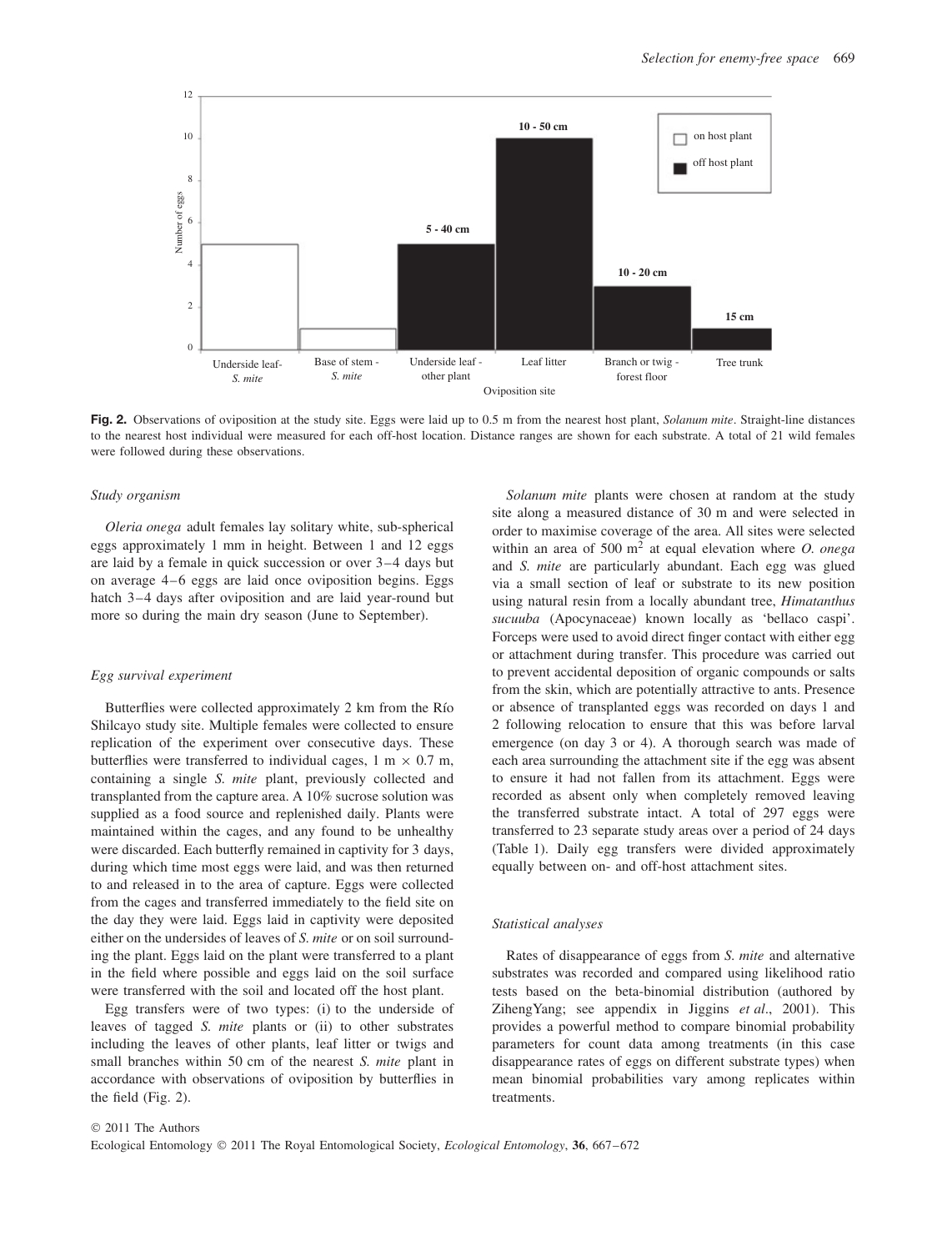| Days 0 and 1<br>Substrate          | Total no. of<br>$eggs - day 0$ | Total no. of<br>$eggs - day 1$ | Mean survival<br>after 1 day*                | Standard<br>$error^*$ | $2\Delta log_e L \simeq \chi^2$ | $\boldsymbol{P}$ | d.f. |
|------------------------------------|--------------------------------|--------------------------------|----------------------------------------------|-----------------------|---------------------------------|------------------|------|
| S. mite                            | 153                            | 92                             | 0.61                                         | 0.055                 |                                 |                  |      |
| Off host                           | 144                            | 93                             | 0.63                                         | 0.060                 | 0.089                           | 0.7649           |      |
| Days 0 and 2<br>Substrate          | Total no. of<br>$eggs - day 0$ | Total no. of<br>$eggs - day 2$ | Mean survival<br>after 2 days*               | Standard error        |                                 |                  |      |
| S. mite                            | 153                            | 58                             | 0.37                                         | 0.051                 |                                 |                  |      |
| Off host                           | 144                            | 81                             | 0.56                                         | 0.059                 | 5.08                            | 0.0242           | J.   |
| Days 1 and $2\dagger$<br>Substrate | Total no. of<br>$eggs - day 1$ | Total no. of<br>$eggs - day 2$ | Mean survival<br>between<br>days 1 and $2^*$ | Standard error*       |                                 |                  |      |
| S. mite                            | 91                             | 58                             | 0.63                                         | 0.057                 |                                 |                  |      |
| Off host                           | 93                             | 81                             | 0.87                                         | 0.045                 | 12.61                           | 0.0004           |      |

**Table 1.** Survival rates of eggs laid on and off the host plant, *Solanum mite*, and on other substrates between the day of transfer and days 1 and 2 following transfer.

\*As estimated while allowing for variable means within treatments in Yang's beta-binomial test.

†Data from one site were removed, as no eggs remained there after 1 day.

#### **Results**

## *Oviposition behaviour in the wild*

When females were followed during flight, they were observed to alight on and test leaves of the host, *S. mite*. Following this behaviour, each female oviposited either on the underside of a leaf, or alternatively, flew up to 0.5 m from the plant before laying an egg on dead plant material or other low-growing non-host plant species (Fig. 2). A large fraction,  $76 \pm 9\%$ , of eggs were laid off the host. The remaining 24% of eggs were laid mainly on the undersides of leaves of the host, *S. mite* (Fig. 2).

#### *Survival of transplanted eggs*

During the first 2 days after egg transfer ('day 0'), egg survival was low, with only 47% of eggs remaining on average across substrates. We tested for heterogeneity of binomial parameters across study sites. Likelihood ratio tests did not reject the hypothesis that mean disappearance rate and variance of disappearance rate parameters were homogeneous within treatments for days 0–1, days 1–2, or days 0–2. Nonetheless, there was a small positive correlation of the fraction disappearing from days  $0-1$  to  $1-2$  ( $r = +0.32$  on host plants, and  $r =$ +0*.*22 off hosts). Although these correlations were not significant and explain little variance, we have conservatively analysed comparisons among treatments using a test based on the beta-binomial distribution (see methods) to allow for sitewise heterogeneity of means of disappearance rates within treatments, and different variances around the mean binomial probability in the two treatments. Thus we compared the hypothesis of a single overall mean (for both on- and off-host survival) to the hypothesis of different overall means between treatments while in both cases allowing the means to vary at different subsites within treatments, and the variances of the means to differ between treatments. The *P*-values in the relevant tests in Table 1 use this conservative assumption, but they were similar to those obtained as if there were no heterogeneity of means within treatments or variances among treatments.

There was no significant difference in egg survival between the day of egg transfer and the first day following transfer with  $61 \pm 6\%$  survival on *S. mite*, compared to  $63 \pm 6\%$  on other substrates (Table 1; Fig. 3). However, after 2 days, overall mean survival of eggs on the leaves of the host plant *S. mite* was  $37 \pm 5\%$  compared to  $56 \pm 6\%$  survival off the host, a significant difference. Most of this mortality occurred in the first period, although survival of eggs between days 1 and 2 also differed highly significantly among substrates.



**Fig. 3.** Fraction of *Oleria onega* eggs remaining after 1 or 2 days after transplanting to *Solanum mite* or alternative substrates. Error bars show standard errors estimated via Yang's beta-binomial test.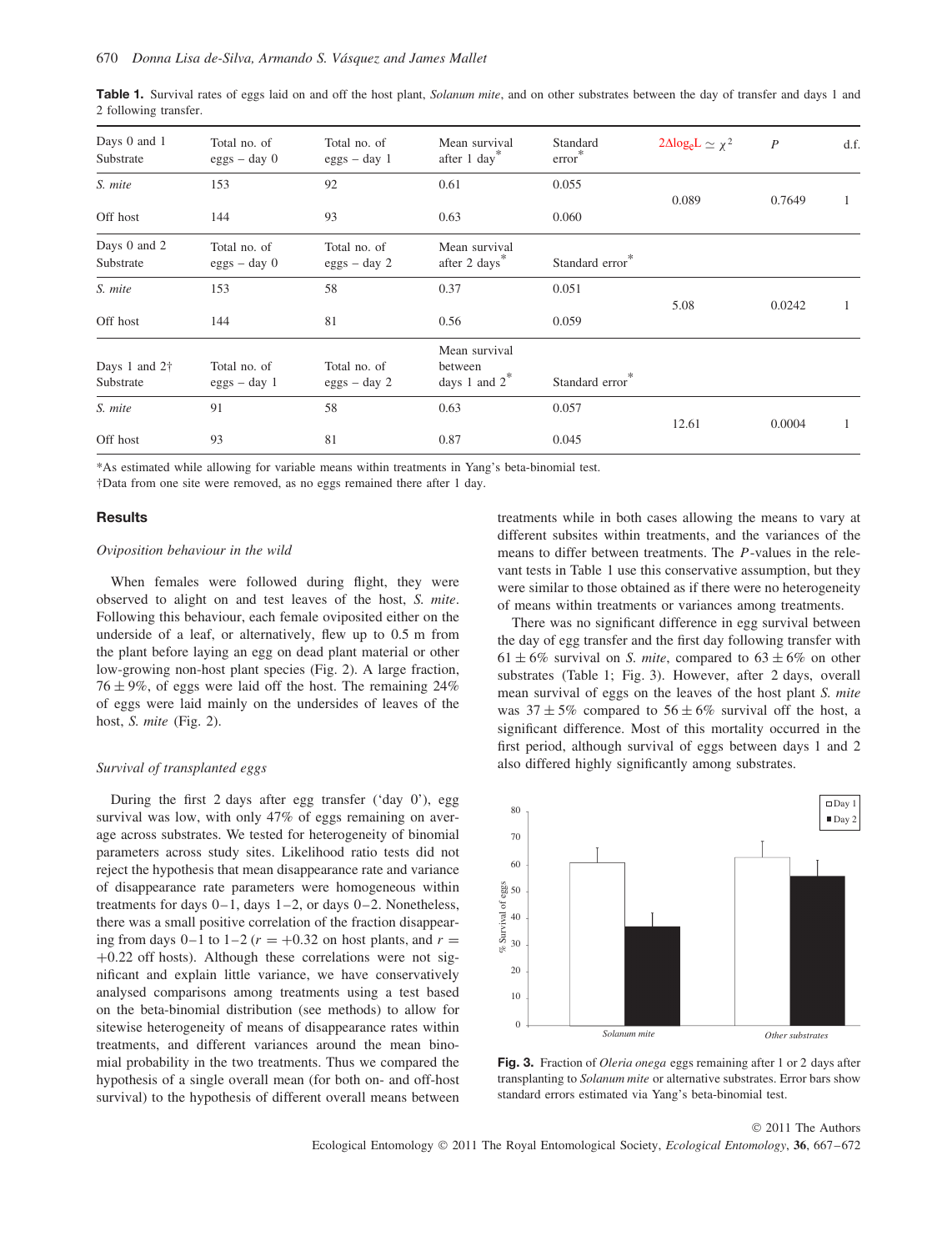#### **Discussion**

*Oleria* eggs placed away from the host plant on alternative substrates had significantly enhanced survival compared to those laid on the host plant, *S. mite*. Therefore, it is reasonable to assume that the threat from predators is a significant factor that prompts *O. onega* to lay eggs away from its normal host plant.

It is possible that visual and/or chemosensory cues can be used to detect the presence of ants, and it is this that leads to oviposition off the host plant. *Eunica* butterflies (Nymphalidae) have been shown able to detect ants visually, and that this alters their oviposition behaviour (Sendoya *et al*., 2009). Female *Eunica* avoid laying eggs on leaves frequented by ants (Freitas & Oliveira, 1996). Although *O. onega* lays most of its eggs off the host, almost a quarter of eggs are still laid on the host, and it is possible that these particular hosts have been assessed by the female to be safe compared to other *S. mite* plants. Further investigation of this possibility is planned.

Predation by ants is a major cause of caterpillar mortality in tropical forests (Smiley, 1985; Freitas & Oliveira, 1996; Machado & Freitas, 2001). In lowland tropical rainforests, ants are considered the most abundant and important predators, and the very low abundance of less mobile arthropods correlates with the numerical dominance of ant fauna (Floren *et al*., 2002). When predation pressure is high some insect herbivores switch to an alternative host, even though that host may be nutritionally inferior (Ballabeni *et al*., 2001; Zangerl *et al*., 2002; Moon & Stirling, 2006), because the reduced risk of predation on a novel host offsets maladaptation resulting from the shift (Heard *et al*., 2006). However, physiological constraints may limit opportunities to switch to an alternative and chemically different host, particularly in insects that specialise on plants containing defensive compounds such as the Solanaceae: costs associated with maintaining detoxification enzymes for any one group of compounds are high (Keese, 1997). Moreover, intense interspecific competition is likely to limit opportunities for host shift. In the absence of an alternative host, *O. onega* may well take advantage of the only enemy-free space available: other plants and leaf litter in the vicinity of its host.

Dethier (1959) suggested that chance plays an important role in how specialised phytophagous insects choose their hosts. Sensory abilities of lepidopteran larvae are limited until contact is made with the host plant. For example, caterpillars of the Oregon silverspot butterfly, *Speyeria zerene hippolyta* are able to distinguish bare ground from vegetation, but larvae were not able to orient towards the host from distances of *>*3 cm (Bierzychudek *et al*., 2009). Larvae as well as adults use plant volatiles in host recognition, and secondary compounds found in Solanaceae and other plants are important cues in butterfly–plant associations. For example, larvae of the papilionid *Battus polydamas* are attracted to and feed on *Aristolochia*, which contain toxic aristolochic acids. Larvae disperse and become solitary at the third or fourth instar and at this stage their sensory abilities are sufficiently developed for them to be able to locate alternative host-plant individuals (Pinto *et al*., 2009).

Whether a newly emerged larvae of *O. onega* is similarly able to use chemical cues from its host, or whether it finds its host by chance is uncertain. At present, we know nothing about the undoubtedly perilous journey the first-instar larva must undertake from its hatch site to what may be a single host plant in the vicinity. If the stem of its host is 0.5 cm wide, and the egg is laid 0.5 m away, simple trigonometry indicates that this tiny, 1.5 mm-long caterpillar must navigate across the complexities of the forest floor to within an almost incredible accuracy ( $\sim \frac{1}{2}^{\circ}$  of arc), in order to find a stem of its host. For off-host oviposition to be adaptive, the survival benefits for the egg must outweigh the costs for young larvae of finding their host from such a great distance. It will now be of great interest to study the navigation of and fitness consequences to the newly hatched larva on its odyssey towards its host, in order to gain a more complete understanding of the survival advantages of this extreme off-host oviposition behaviour.

# **Acknowledgements**

We are grateful to Marcos Vega Piñado for field assistance and Mike Singer, Mathieu Joron, and Kanchon Dasmahapatra for helpful discussions and for comments on a previous draft. We are also grateful for permits for fieldwork, which were obtained from DGFFS, Ministerio de Agricultura, Peru. This work was funded by NERC studentship no: NER/S/A/2005/13224 to D.L. de-S. and grants from NERC, DEFRA-Darwin Initiative and BBSRC to J.M.

#### **References**

- Agosta, S.J. (2008) Fitness consequences of host use in the field: temporal variation in performance and a life history tradeoff in the moth *Rothschildia lebeau* (Saturniidae). *Oecologia*, **157**, 69–82.
- Albanese, G., Vickery, P.D. & Sievert, P.R. (2008) Microhabitat use by larvae and females of a rare barrens butterfly, frosted elfin (*Callophrys irus*). *Journal of Insect Conservation*, **12**, 603–615.
- Ballabeni, P., Conconi, D., Gateff, S. & Rahier, M. (2001) Spatial proximity between two host plant species influences oviposition and larval distribution in a leaf beetle. *Oikos*, **92**, 225–234.
- Beccaloni, G.W. (1997) Vertical stratification of ithomiine butterfly (Nymphalidae: Ithomiinae) mimicry complexes: the relationship between adult flight height and larval host-plant height. *Biological Journal of the Linnean Society*, **62**, 313–341.
- Bierzychudek, P., Warner, K.A., McHugh, A. & Thomas, L. (2009) Testing the host-finding ability of a monophagous caterpillar in the field. *Ecological Entomology*, **34**, 632–637.
- Brown, K.S. (1984) Adult-obtained pyrrolizidine alkaloids defend ithomiine butterflies against a spider predator. *Nature*, **309**, 707–709.
- Brown, K.S. (1987) Chemistry at the Solanaceae/Ithomiinae interface. *Annals of the Missouri Botanical Garden*, **74**, 359–397.
- Carrasco, D. & Kaitala, A. (2009) Egg-laying tactic in *Phyllomorpha laciniata* in the presence of parasitoids. *Entomologia Experimentalis et Applicata*, **131**, 300–307.

© 2011 The Authors

Ecological Entomology © 2011 The Royal Entomological Society, *Ecological Entomology*, **36**, 667–672